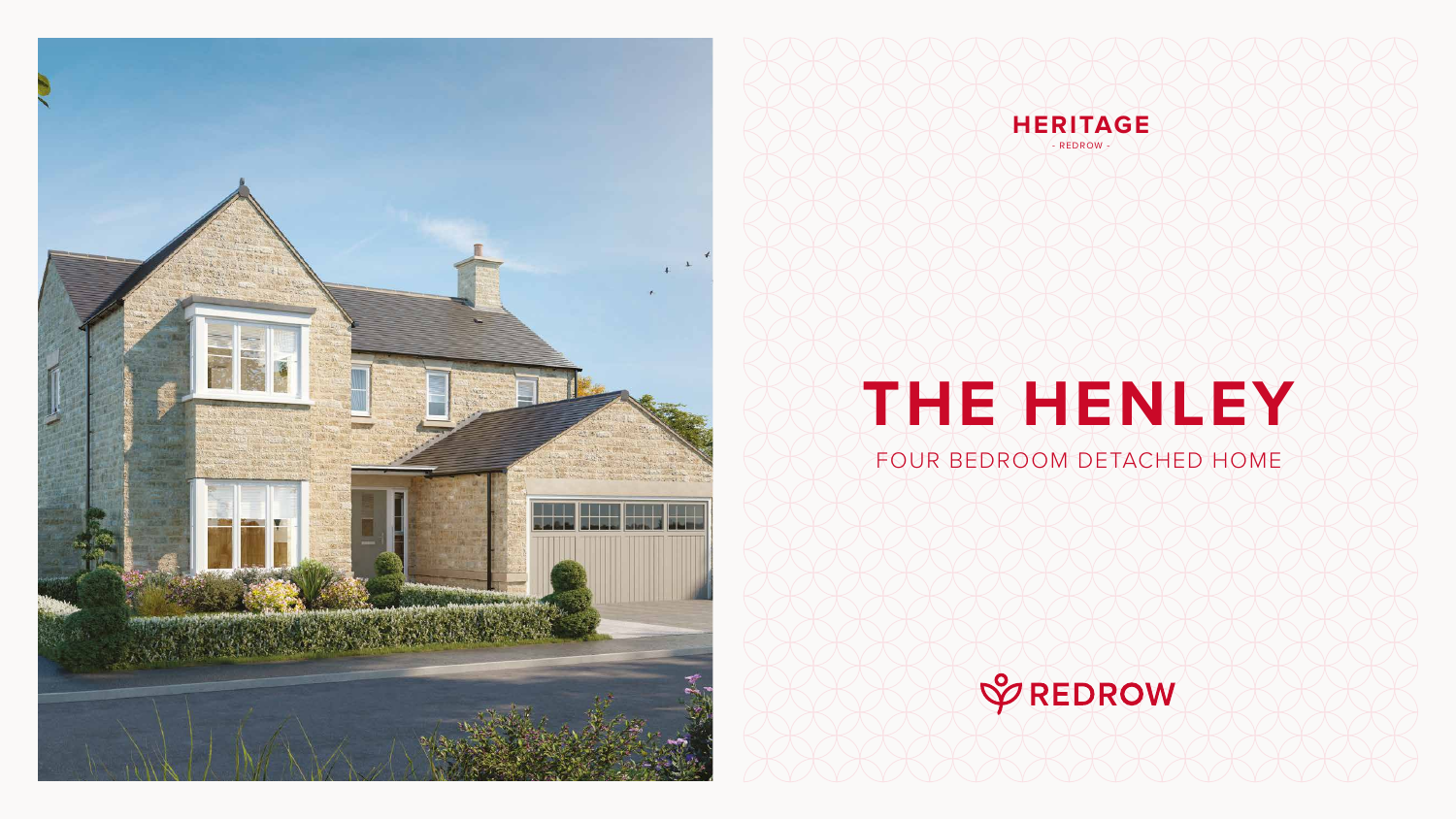## THE HENLEY **GROUND FLOOR**



- 
- 
- 
- 





## **KEY**

**BOO** Hob **OV** Oven FF Fridge/freezer

**TD** Tumble dryer space

Dimensions start **ST** Storage cupboard **WM** Washing machine space **DW** Dish washer space